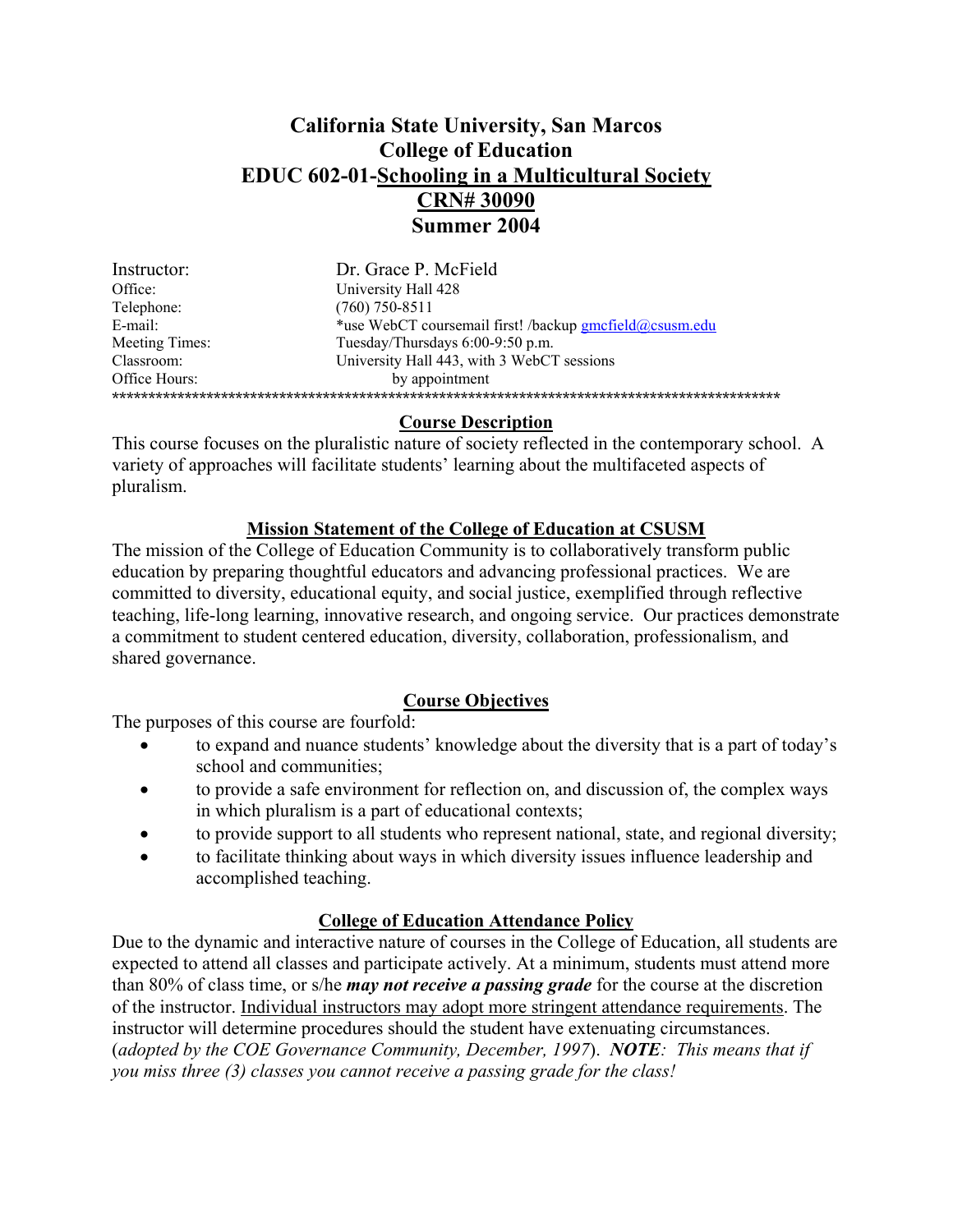# **GENERAL CONSIDERATIONS**

#### **Professional Disposition**

All students are expected to behave in a professional manner at all times. Professional manner is defined herein as behavior that *consistently* demonstrates integrity, responsibility, tolerance, and respect for self and others. All students are expected to listen to different opinions, consider and reflect in depth on other points of view, and deal proactively with constructive criticism. Students are reminded that all instruction and behavior in this class are to be aligned with the College of Education mission statement. Any unprofessional behavior is grounds for process and review of the candidate's continued participation in this course.

#### **Academic Honesty**

Each student is expected to do his/her own work, and contribute equally to group projects and processes. Plagiarism or cheating is unacceptable under any circumstance. Cite all references and original authors. If there are questions about academic honesty, consult the University catalog.

### **Appeals**

Every student has the right to appeal grades, or appeal for redress of grievances incurred in the context of any class. Disputes may be resolved informally with the professor, or through the formal appeal process. For the latter, consult the Associate Dean.

#### **Ability**

Every student has the right to equitable educational consideration and appropriate accommodation. Students having differing ability (mobility, sight, hearing, documented learning challenges, first language/English as a second language) are requested to contact the professor at the earliest opportunity. Every effort will be made to accommodate special needs. Students are reminded of the availability of Disabled Student Services, the Writing Center, technology assistance in the computer labs, and other student support services available as part of reasonable accommodation for special needs students.

Students who require reasonable accommodations need to contact Disabled Student Services in order to make the necessary arrangements. This organization is located in Craven Hall, Room 5025a, and can be reached at (760) 750-4905 or (760) 750-4909 (TDD users).

## **COURSE REQUIREMENTS**

#### **Class Structure**

Multiple approaches, methods, and teaching experiences are necessary strategies to accommodate various learning styles. Class formats and learning structures will vary and include whole and small group discussion, pair work (e.g., weekly discussion leaders), and online work. Each week, two discussion leaders will facilitate online discussion of the week's readings on WebCT **prior to** class sessions. Discussion leaders need to: 1, post one to two questions \*\*before class, and summarize the student responses once or twice.

The use of technology will be an important part of this course and is integrated into instruction and assessment of your learning. Students are expected to use WebCT to use coursemail,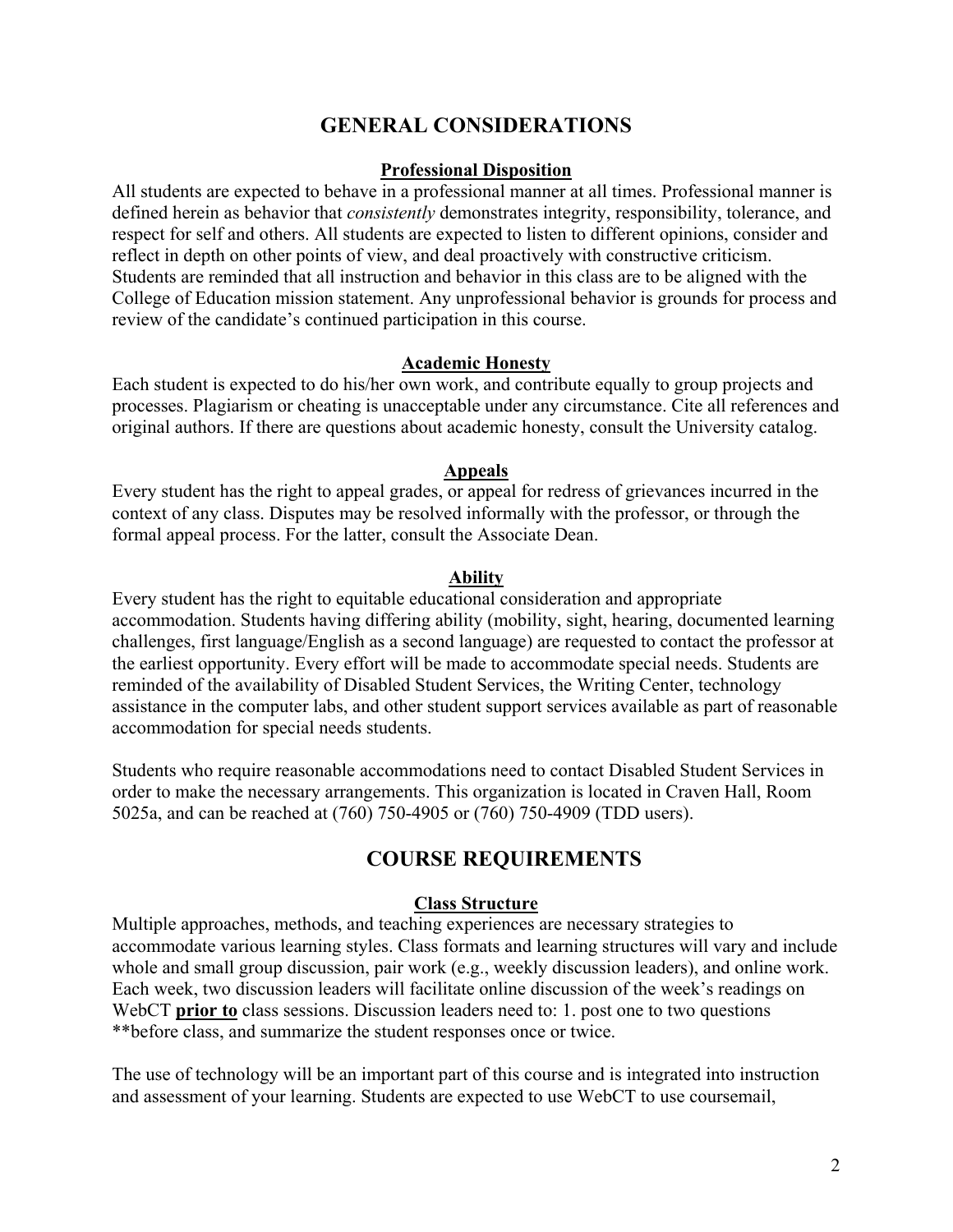discussion board, and other content modules. All student presentations will be done in PowerPoint.

# **GRADING POLICY**

## **Grading Scale:**

A=93+, A- =92-90, B+=89-88, B = 87-83, B- = 82 – 80, C+=79-78, C=77-73, C-=72-70, D+=69-68, D=67-63, D-=62-60, F=59 or lower. Students must receive a C+ or higher in all coursework in order to be eligible for or remain in Education programs.

## **Submission Schedule**

All required work needs to be submitted on time. Work submitted late, but within one week of the due date will be reduced by one letter grade. Work received over one week late receives no credit.

## **Grading Emphasis**

Each written assignment will be graded approximately 80% on content and context (detail, logic, synthesis of information, depth of analysis, etc.), and 20% on mechanics (grammar, syntax, spelling, format, uniformity of citation, etc.). All citations, where appropriate, will use APA format. Consult Library Services for the *Manual of Citation of the American Psychological Association,* or <www.apastyle.org/index.html>

## **Assignments**

Your performance in class will be assessed along the following criteria. **There are 700 points possible**:

- 1. **Attendance and Participation (100 points)** –It is expected that you will attend all class sessions and participate actively in class discussions. Each absence equals minus 50 points. If you miss three classes, you will be dropped from the class. Students are required to participate in class discussions via WEBCT. Your discussions should be analytical, not just descriptive, and address issues, experiences, ideas, discussions, readings, & current events, related to the class. A minimum of one substantial entry per week is required.
- 2. **Social Justice Personal Reflections (150 points + 100 points = 250 points total)**
	- a. **Social Justice Personal Reflections: (50 points x 3 = 150 points)-** In these papers, you will reflect on the relevant topic, with attention to readings, class activities and discussions. You will focus on how the course materials influence your personal identity, and/or how the course materials influence you as an educator, with attention to the role and responsibility you have in facilitating social justice in the classroom (or beyond). You may respond to a theme or series of quotes from the texts for a given topic. For example, for the Personal Reflection on Race, Ethnicity, and Culture, you may write a personal narrative modeled after Howard's Chapter 1 or Chapter 4, or see samples on WebCT Resources. The recommended length of a Personal Reflection is two pages, single spaced. Alternatively, a matrix format is highly recommended, and will be modeled in class.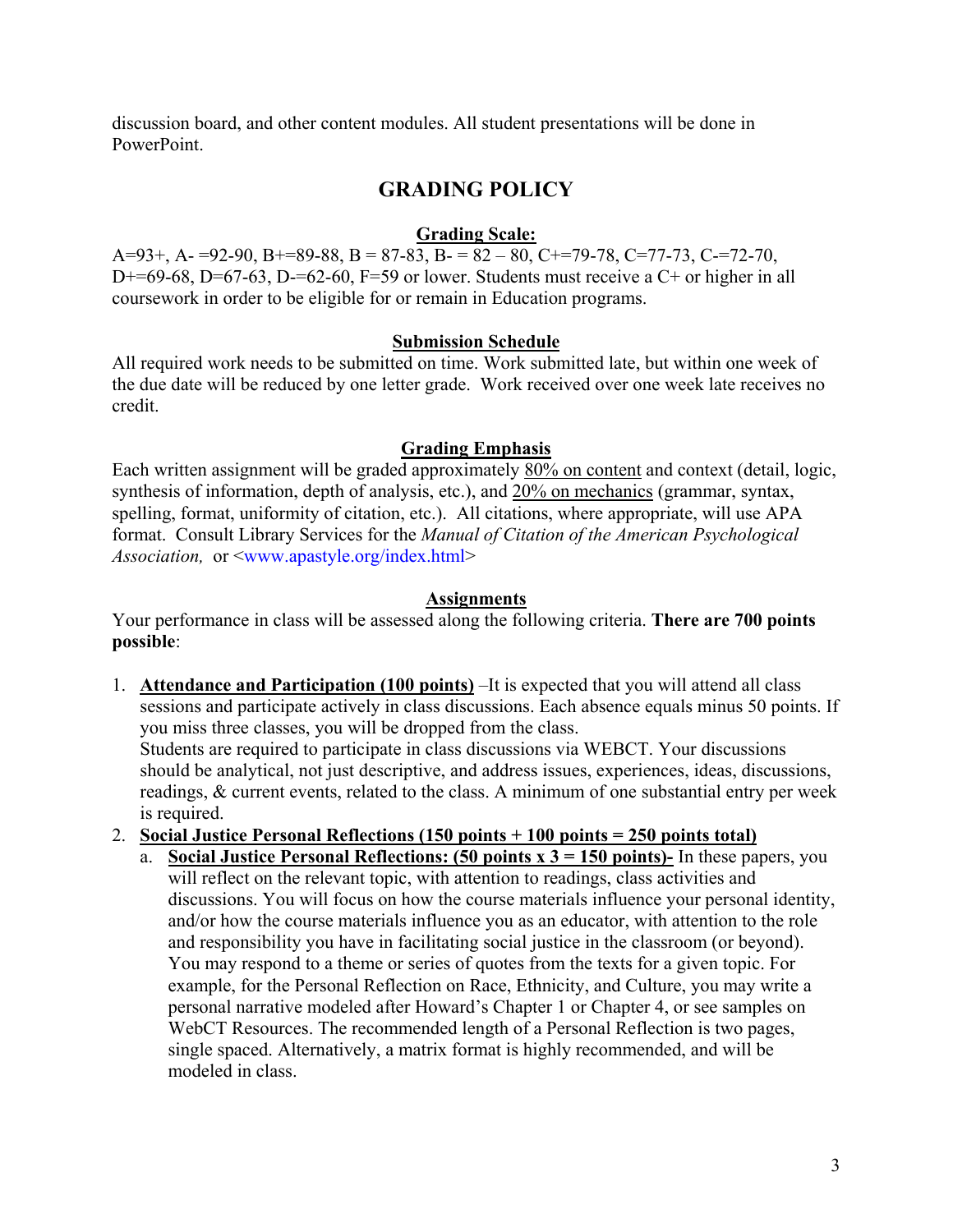b. **Final Social Justice Reflection/Outcome Assessment: (100 points)-** The final reflection/outcome assessment piece will summarize the four periodic social justice personal reflections. The final piece will also explicitly state what you learned about each topic, and explicitly state what led to your learning (e.g., a particular reading, event, discussion, reflection writing, etc.).

 Personal reflections will be turned in at the end of the semester and will not be returned, so do keep copies of all your work.

## 3. **Action Plans (225 points + 125 points = 350 points total)**

- a. **Individual Anti-Bias Action Plans (75 points x 3 = 225 points)**-Each student will submit an Action Plan on four of the five topics covered in this course. Action Plans will consider the application of course topics in the classroom, and may include artifacts from your teaching such as samples of student writing, tests, etc. as applicable. For example, you may use p. 15 in *Anti-Bias Curriculum* and document the process of selecting antibias materials for your classroom. Another example is to use pp. 18-19 in *Anti-Bias Curriculum* as a guide to develop and implement anti-bias stories for use in the classroom.
- b. **Final Comprehensive Anti-Bias Action Plan Guide & Group Presentation (125 points)-** The purpose of this assignment is to have students reflect on the major action plans they have prepared during this semester; to allow for the study and discussion of other students' action plans; and to facilitate the implementation of action plans in the future. \*\*\*\*\*Students will work in groups of about five members. Each member will contribute an action plan of his/her choice from previous individual action plans. The group members need to 1. sequence; 2. combine and extend; 3. format; 4. edit and revise individual action plans into a one streamlined and final Comprehensive Action Plan Guide. The group will submit a Comprehensive Action Plan Guide on all major topics represented by the group members. The # of members needs to equal the # of AP's.
- c. \*\* **Presentation:** The group will provide a brief overview of the various action plans in your group plan, but just pick one to present in depth. The group will present on one assigned topic, with appropriate visual guides for the audience (e.g., You can just show your PowerPoint or Word file on the projection screen since we have a Smart Classroom. Be sure to have an electronic file accessible through either WebCT or a zip disk or your email for projection.).
- d. Optional Extra Credit: The group will prepare a 20 minute PowerPoint presentation for the class, with artifacts and evidence from the classroom in which an Action Plan was implemented successfully. The group will agree to distribute the PowerPoint outline of their Comprehensive Action Plan on WebCT for access by all members of the class, pursuant to grading and approval for dissemination by the professor.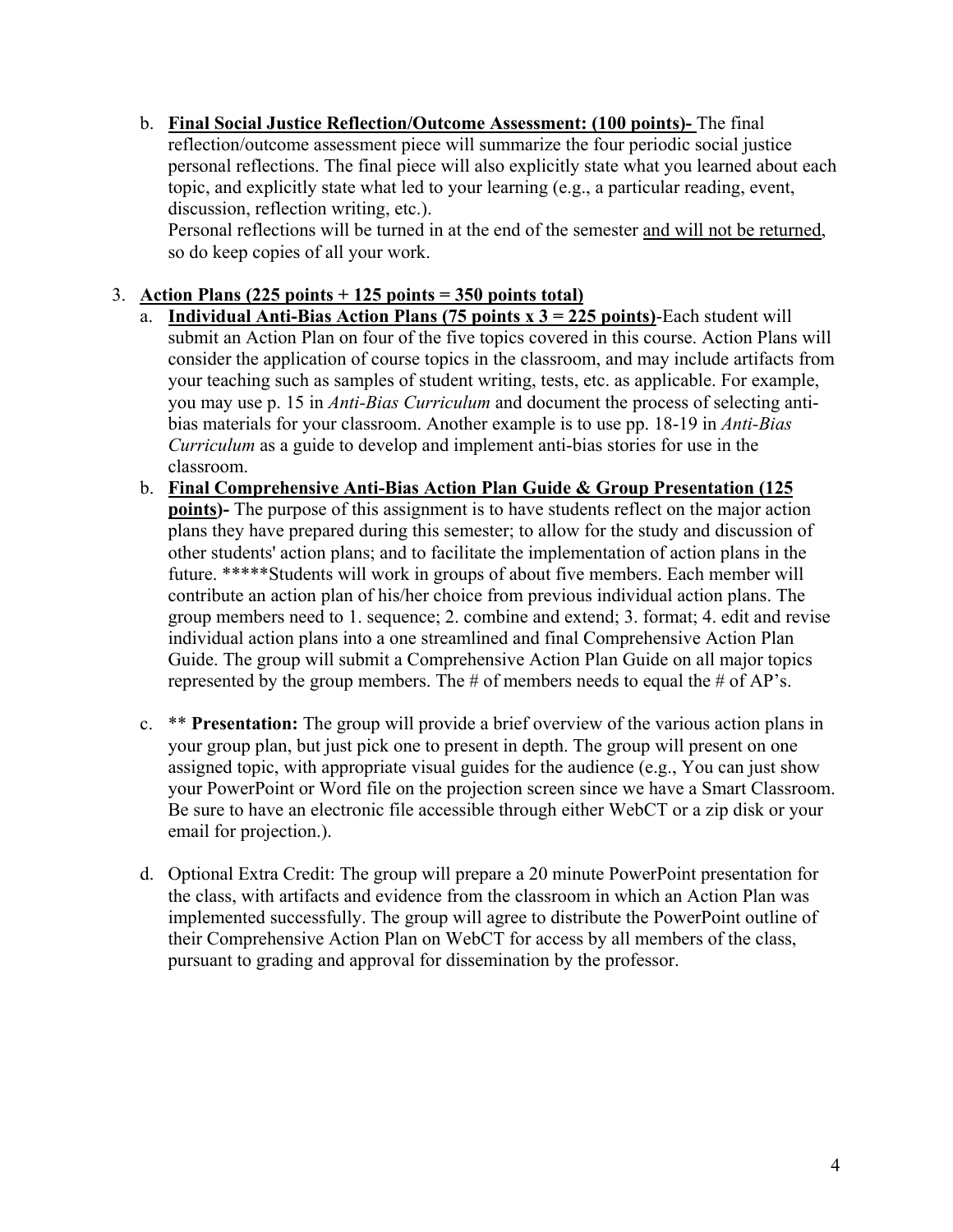## **Required Texts:**

\* Delpit, L. (1993). Other people's children: Cultural conflict in the classroom. New York: The New York Press. ISBN: 1-56584-179-4.

\* Derman-Sparks, L. (1989). Anti-Bias Curriculum: Tools for Empowering Young Children. Washington, D. C.: National Association for the Education of Young Children. ISBN: 0-935989-20-X.

\* Krashen, S. D. (1999). Condemned Without a Trial: Bogus Arguments Against Bilingual Education. Portsmouth, NH: Heinemann.

\* Course Reader: Available @ CopyServe (San Marcos/Rancho Santa Fe) 760-599-9923.

\*Optional Text: Howard, G. (1999). We can't teach what we don't know: White teachers, multiracial schools. New York: Teachers College Press. ISBN: 0-8077-3800-X.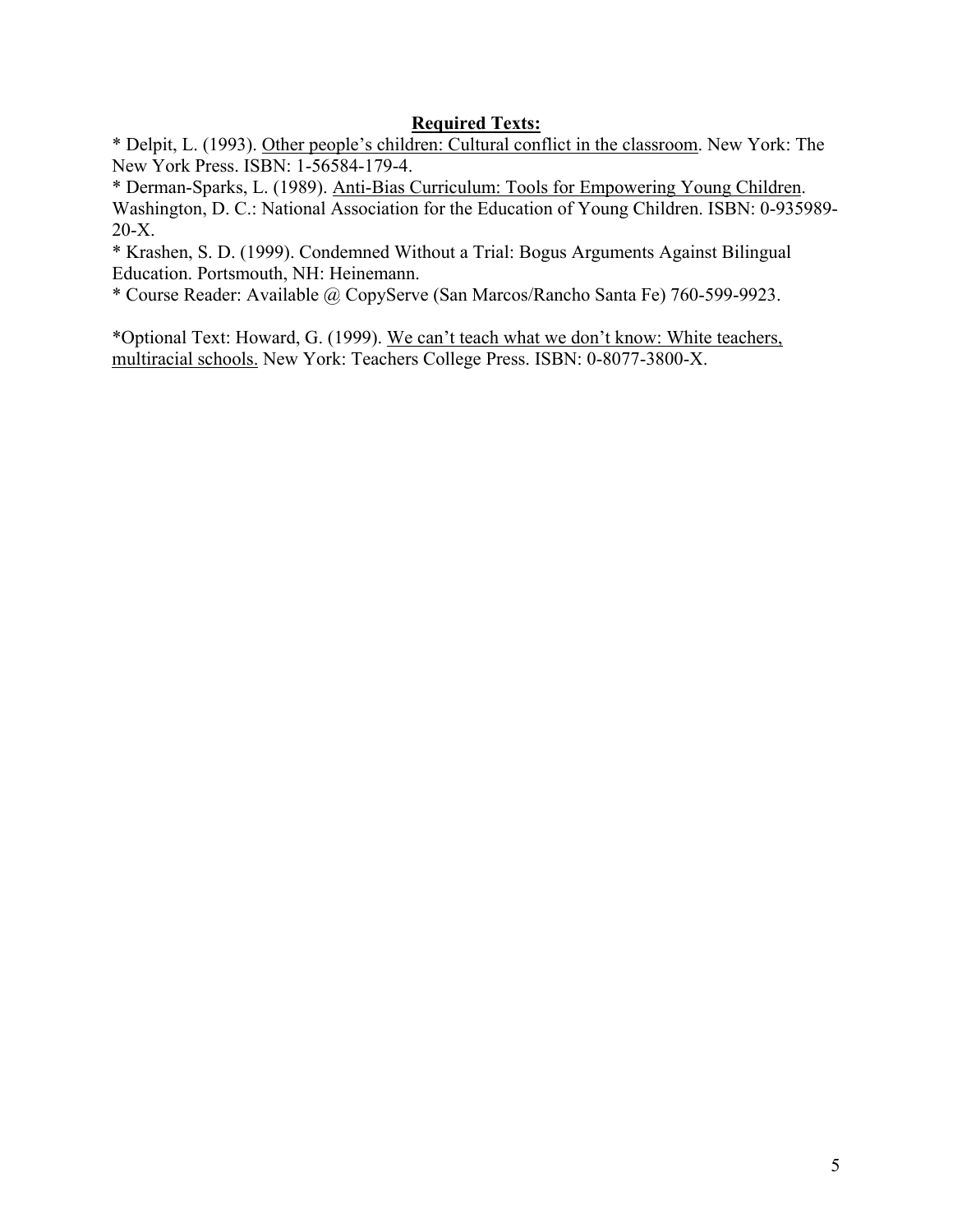# **Schedule of Classes**

Note: The instructors reserve the right to modify all syllabi content.

**Session 1 5/25/04 Introduction** 

Introductions, Course Overview, Discussion Leader Signups, WebCT Overview/Lab UH 273, Activity: What do you know?/What do you want to know?

## **Session 2 5/27/04 Race, Ethnicity, Culture**

## **Peggy McIntosh/Gary Howard's White Educator Narrative and Preparing an Anti-Bias Curriculum**

- 1. Reader/Peggy McIntosh Revisited or We Can't Teach What We Don't Know/ Howard Chapter
- 2. Anti-Bias: Ch. 1, Why an Anti-Bias Curriculum?
	- Ch. 2 Creating an Anti-Bias Environment
	- Ch. 3 Beginnings: Working With 2-Year-Olds
	- Ch. 10, Holiday Activities in an Anti-Bias Curriculum

**Session 3 6/1/04 Race, Ethnicity, Culture** 

#### **Racial Formation and**

## **White Identity Model and Other Models and Facilitating Student Learning about Race, Culture, and Stereotypes**

- 1. Course Reader: Tse, 1998: Ethnic Identity Formation and Its Implications for Heritage Language Development
- 2. Anti-Bias: Ch. 4, Learning about Racial Differences and Similarities Ch. 7, Learning about Cultural Differences and Similarities

## **Social Justice at Structural and Individual Levels: Fighting Racism and Resisting Stereotyping**

- 1. Course Reader: Briggs, H. E. and Paulson, R. I. (1996). "Racism." In Finding solutions to social problems (Mattaini & Thyer, Eds.).
- 2. Anti-Bias: Ch. 8, Learning to Resist Stereotyping and Discriminatory

Behavior

# **DUE: Race, Ethnicity, Culture Personal Reflection / Action Plan, via WebCT AND paper version.**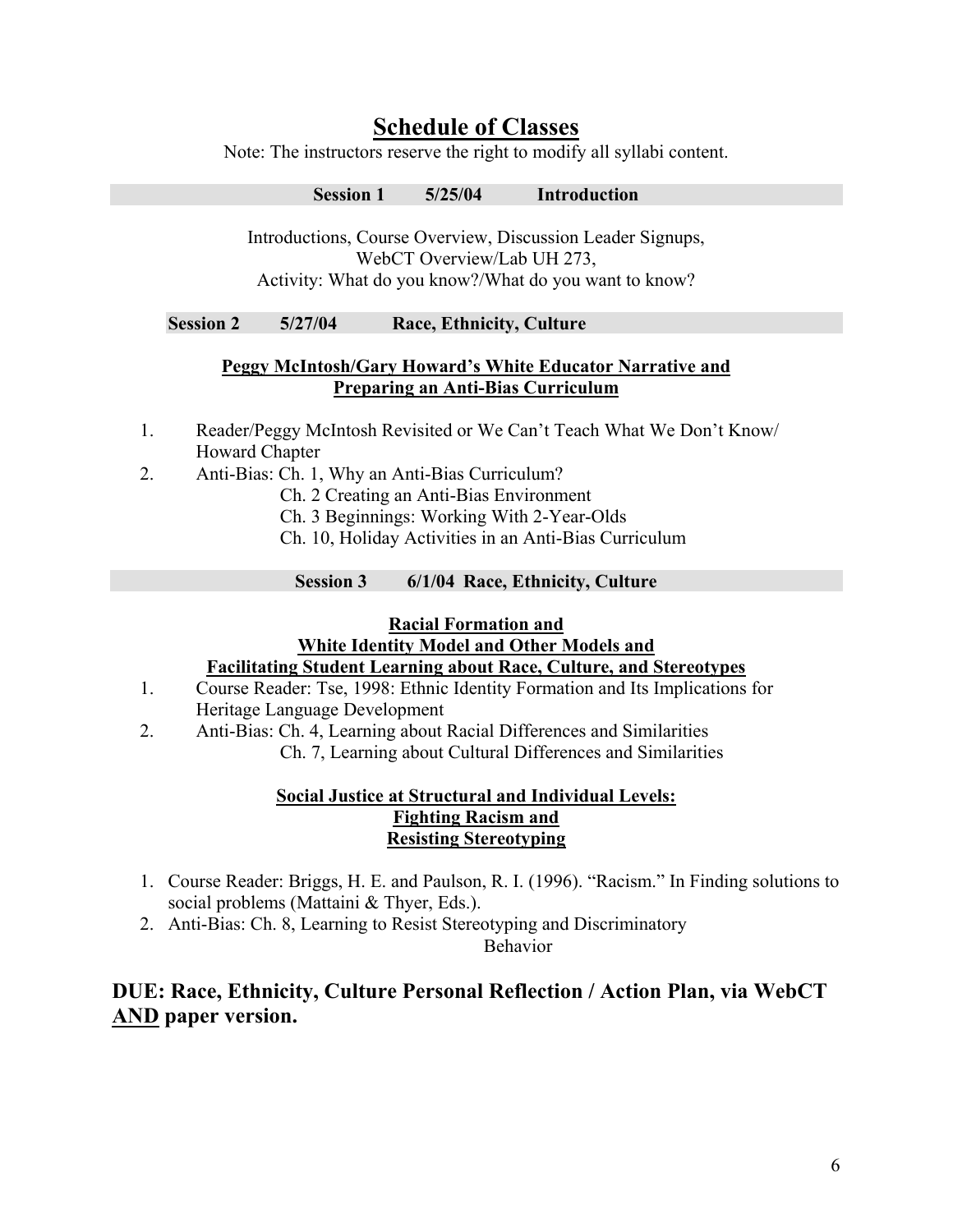### **Session 4 6/3/04 Language**  [In class: **American Tongues video clip & nonverbal comm. activity]**

## **Linguistic Diversity Around the World / Across the Nation**

- 1. Condemned without a Trial: Bogus Arguments Against Bilingual Education: Chapter 3: The U.S. is the Only Country that Promotes BE
- 2. Delpit: Chapter 3: Language Diversity and Learning, pp. 48-76.
- 3. Course Reader: Rickford (1999): African American Vernacular English
	- a. Chapter 1: Phonological and Grammatical Features of African American Vernacular English (AAVE)
	- b. Chapter 15: Suite for Ebony and Phonics

## **Session 5 6/8/04 Language [\*WebCT Session] Linguistic Diversity: Language Policy, Past and Present**

- 1. Course Reader: Ricento, T. (1996). A Brief History of Language Restrictionism
- 2. Course Reader: Crawford, J. (2000). At War with Diversity excerpts:
	- a. Anatomy of the English Only Movement pp. 4-30
	- b. Native American Language Loss pp. 53-83 **(**includes Seven Hypotheses on Language Loss, p. 66-83)
	- c. Language Rights pp. 98-103.
- 3. WebCT work: Find information on programs for

English Learners of Asian/Pacific Islander/Native American/AAVE language backgrounds in your school or district.

## **Session 6 6/10/04 Language The Role of Research in Language Policy**

- 1. Condemned without a Trial: Bogus Arguments Against Bilingual Education:
	- Chapter 1: Bilingual Education is Responsible for the High Hispanic Dropout Rate

Chapter 2: Most Immigrants Succeeded without BE

Chapter 4: BE Failed in CA

Chapter 5: Public Opinion is Against BE.

Chapter 6: A Note on Greene's "A Meta-analysis of BE"

2. Course Reader: Krashen, Park, and Seldin (2000): Bilingual Education in Arizona **DUE: Language Personal Reflection / Action Plan, via WebCT AND paper version.**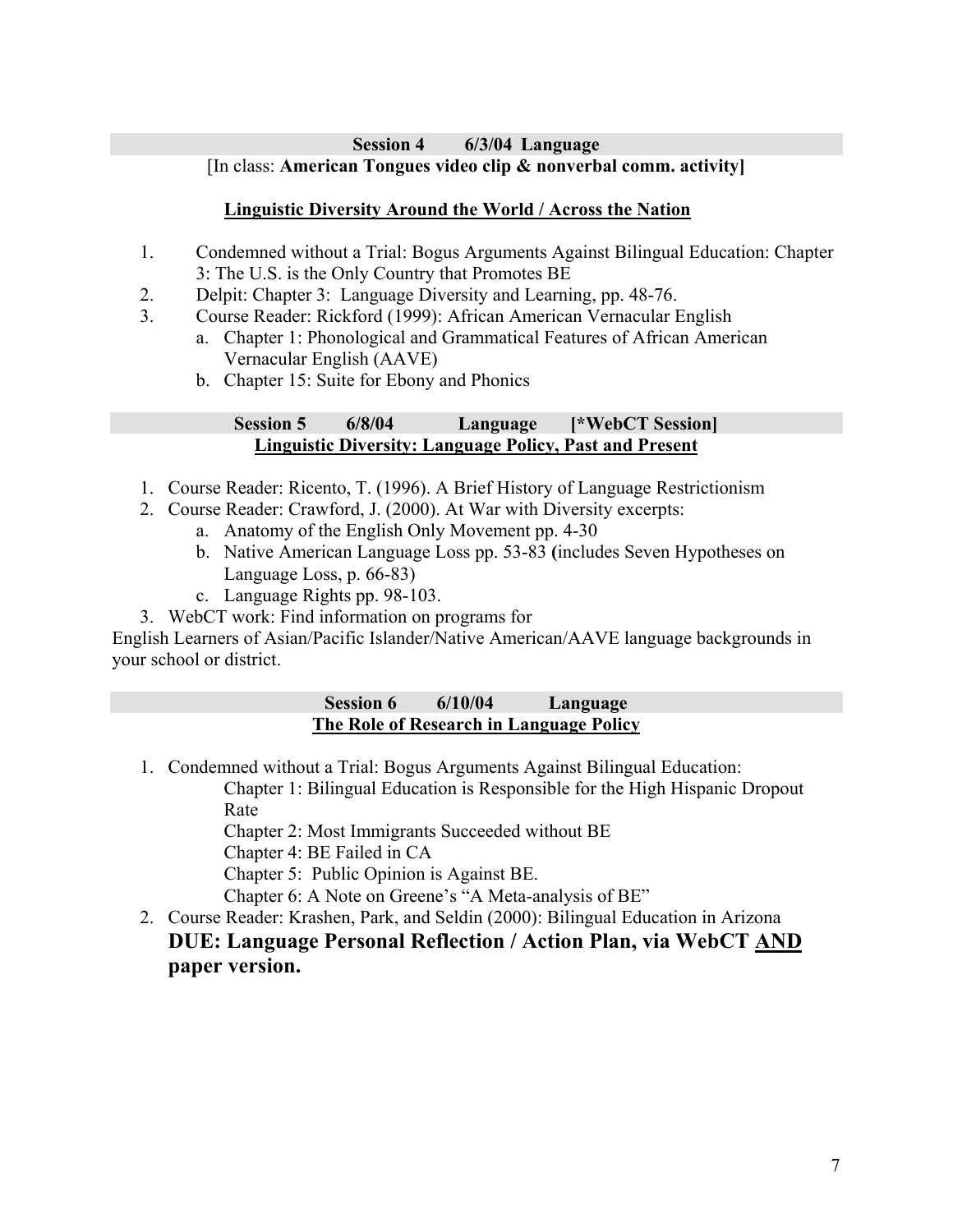#### **Learning Styles and Empowering Students and Teachers**

1. Course Reader: Park, C. (2000). Learning Style Preferences of Armenian, African, Hispanic, Hmong, Korean, Mexican, and White Students in Secondary Schools. And Park, C. (1997). Learning Style Presences of Asian American Students in Secondary Schools.

 **I** 

2. Anti-Bias: Ch. 9, Activism with Young Children Ch. 12, Getting Started: A Self-Education Guide

### **Session 8 6/17/04 Diversity in Learning and Assessment II**

#### **History of Testing and Review of Multiple Intelligences Theory and Applications and Facilitating Sensitivity Toward Children with Special Needs**

- 1. In class lecture: History of Testing.
- 2. In class film: How are Kids Smart? / Howard Gardner's MI Theory
- 3. Anti-Bias: Ch. 5: Disabilities.
- \*\*Bring in samples of tests that you use for assessment or program placement.

## **DUE: Diversity in Learning and Assessment Personal Reflection / Action Plan, via WebCT AND paper version.**

**Session 9 6/22/04 Listening to and Collaborating with Diverse Community Members** 

#### **African American/Native American/Asian American Perspectives**

1. Delpit: Chapter 1: "Skills and Other Dilemmas of a Progressive Black Educator." Pp. 11-21. Chapter 2: "The Silenced Dialogue." Pp. 21-47.

Chapter 5: "Hello, Grandfather." Pp. 91-104.

Chapter 6: "Teachers' Voices." Pp. 105-134.

2. Course Reader: Pang, V. O. (1998): Educating the Whole Child

Anti-Bias: Ch. 11, Working with Parents

## **DUE: Collaboration Personal Reflection / Action Plan, via WebCT AND paper version.**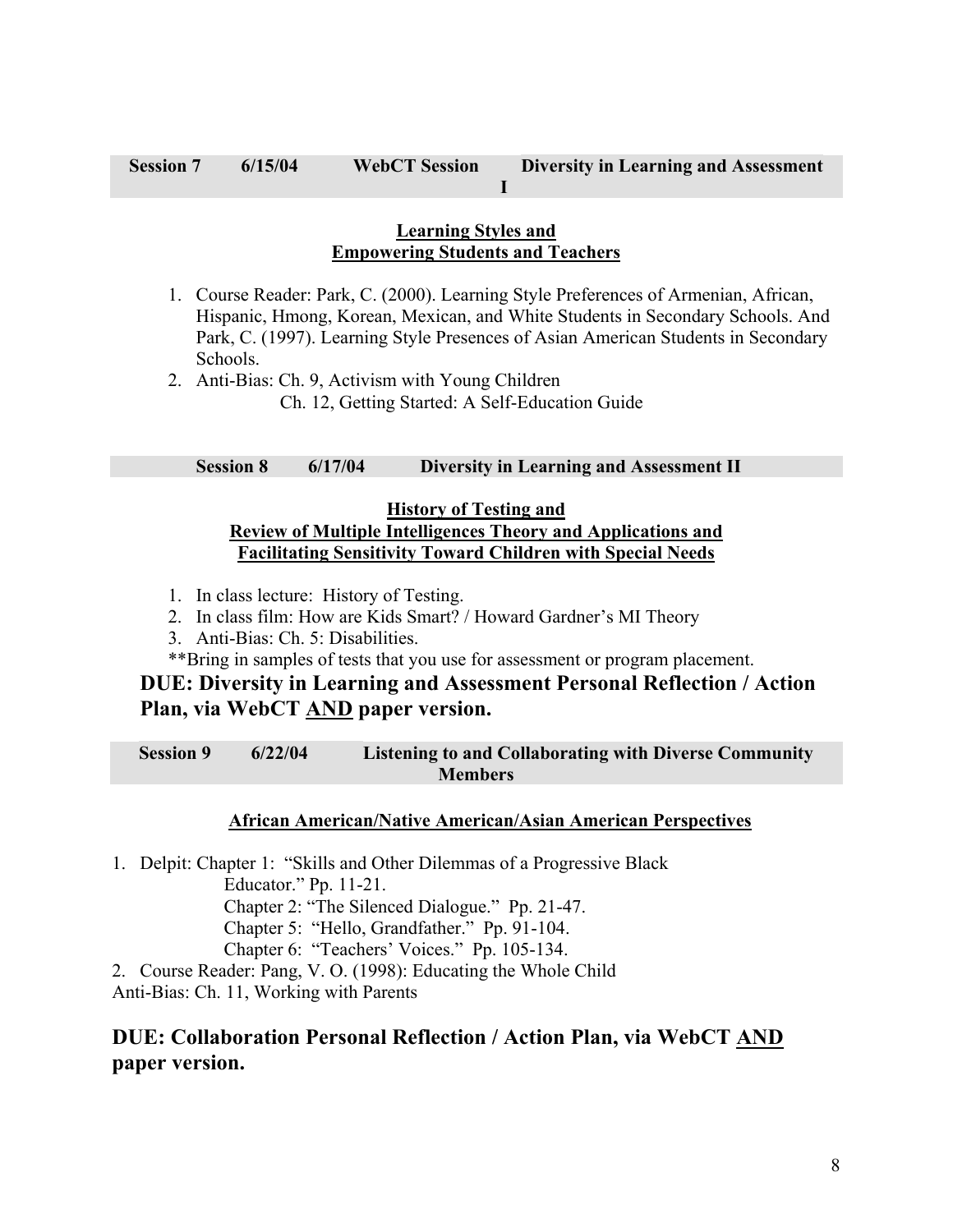#### **Session 10 6/24/04 Gender**

## **Diversity in Gender Roles and Sexual Identity and Interacting with Caregivers / Diverse Family Structures**

- 1. \*\*Bring in samples of books and films addressing diversity in gender roles, sexual identity, and family structures.
- 2. Anti-Bias: Chapter 6: Learning about Gender Identity.

# **DUE: Gender Personal Reflection / Action Plan, via WebCT AND paper version.**

**Session 11 6/29/04 WebCT Session** 

**Group work on Comprehensive Action Plan Guide and Presentations.** 

**Session 12 7/1/04 Group Presentations and Wrapup** 

**Final Comprehensive Action Plan Group Presentations**

**DUE: 1. Final Anti-Bias Comprehensive Action Plan (Group work)** 

 **2. Final Social Justice Reflection / Outcome Assessment (Individual work)** 

**via WebCT AND paper version.**

### **Course Reader Education 602 Schooling In A Multicultural Society Instructor: Dr. Grace P. McField**

## **Table Of Contents**

- 1. Tse, L. (1998). Ethnic Identity Formation and Its Implications for Heritage Language Development
- 2. Briggs, H. E. and Paulson, R. I. (1996). "Racism." In Mattaini & Thyer, Eds., Finding solutions to social problems.
- 3. Ricento, T. (1996). A Brief History of Language Restrictionism in the United States.
- 4. Crawford, J. (2000). At War with Diversity excerpts: a. Anatomy of the English Only Movement pp. 4-30